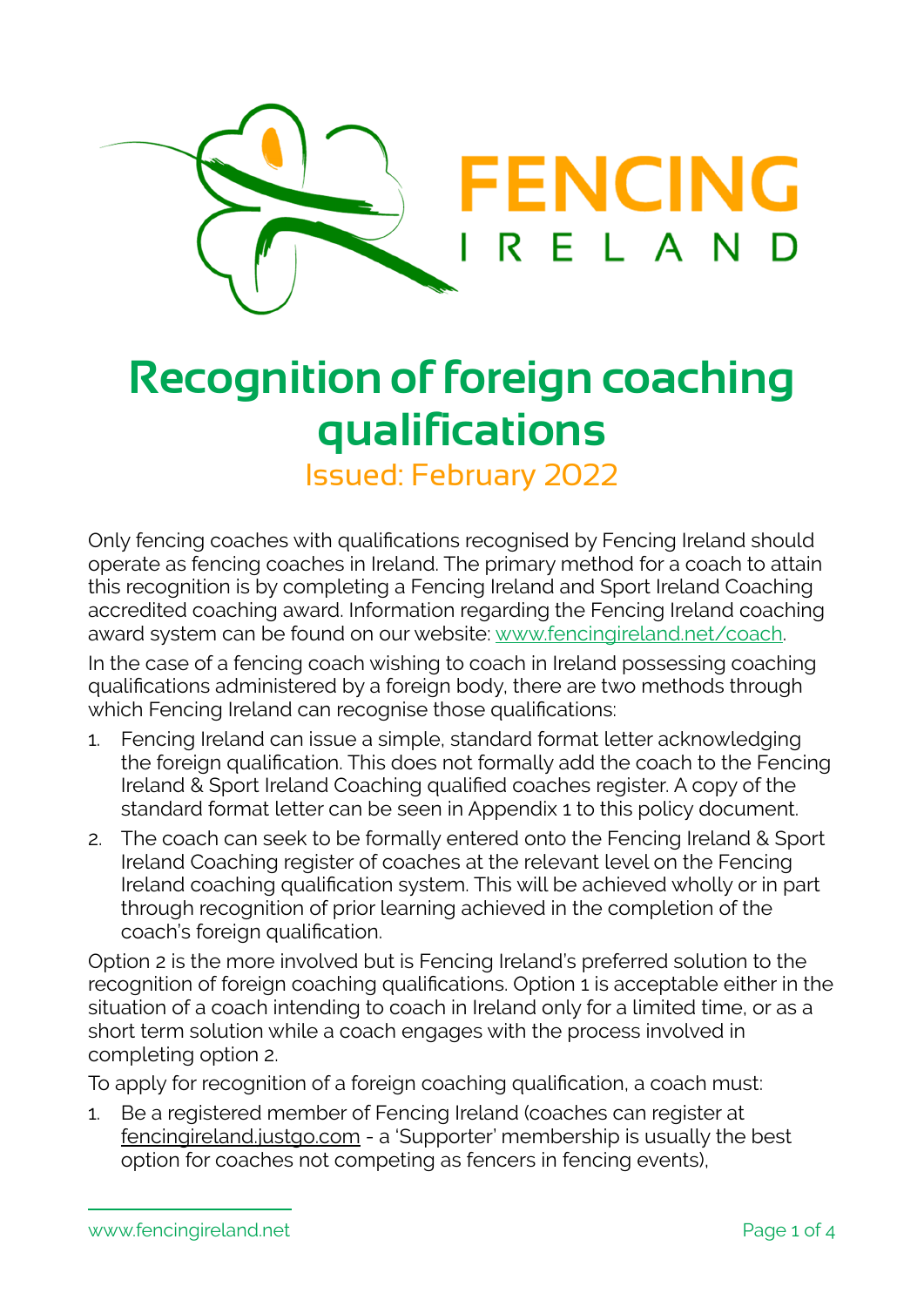- 2. Be Garda vetted by Fencing Ireland **OR**, in the case of a coach in Ireland for a short, limited period of time, provide evidence of similar vetting from their home country (e.g. ,
- 3. Submit proof of the qualification(s) held, this will include:

| <b>Option 1</b><br>Letter acknowledging qualification | Option 2<br>Formal recognition on the coaching<br>register                                                                                                                                                                                                                                                                                                                                                                                                                                                                                                                                                                  |
|-------------------------------------------------------|-----------------------------------------------------------------------------------------------------------------------------------------------------------------------------------------------------------------------------------------------------------------------------------------------------------------------------------------------------------------------------------------------------------------------------------------------------------------------------------------------------------------------------------------------------------------------------------------------------------------------------|
| Identification document - driving licence,            | Identification document - driving licence,                                                                                                                                                                                                                                                                                                                                                                                                                                                                                                                                                                                  |
| passport, or national ID card                         | passport, or national ID card                                                                                                                                                                                                                                                                                                                                                                                                                                                                                                                                                                                               |
| Copy of the certificate for coaching                  | Copy of the certificate for coaching                                                                                                                                                                                                                                                                                                                                                                                                                                                                                                                                                                                        |
| award(s) held                                         | award(s) held                                                                                                                                                                                                                                                                                                                                                                                                                                                                                                                                                                                                               |
| OR                                                    | OR                                                                                                                                                                                                                                                                                                                                                                                                                                                                                                                                                                                                                          |
| if you have no such certificate, a letter             | if you have no such certificate, a letter                                                                                                                                                                                                                                                                                                                                                                                                                                                                                                                                                                                   |
| from the awarding body/bodies setting                 | from the awarding body/bodies setting                                                                                                                                                                                                                                                                                                                                                                                                                                                                                                                                                                                       |
| out the coaching awards held                          | out the coaching awards held                                                                                                                                                                                                                                                                                                                                                                                                                                                                                                                                                                                                |
| Copy of certificate for first aid qualification       | Copy of certificate for first aid qualification                                                                                                                                                                                                                                                                                                                                                                                                                                                                                                                                                                             |
| if the coach is planning to operate in a              | if the coach is planning to operate in a                                                                                                                                                                                                                                                                                                                                                                                                                                                                                                                                                                                    |
| venue without first aid cover.                        | venue without first aid cover.                                                                                                                                                                                                                                                                                                                                                                                                                                                                                                                                                                                              |
|                                                       | Copies of the syllabi for all coaching<br>awards held - these will be compared to<br>Fencing Ireland's coaching award syllabi<br>to see what qualification is most suitable<br>and what, if any, extra modules must be<br>completed to meet the requirements of<br>the relevant Fencing Ireland award.<br>if this information is not available, Fencing<br>Ireland may accept another form of<br>evidence setting out the details of the<br>qualifications. These may include<br>statements from other coaches,<br>employers, training providers etc.<br>Acceptable documents will be discussed<br>on a case by case basis. |

If necessary, further documentation or clarification may be requested to aid in mapping the learning outcomes of the applicant's perviously acquired coaching qualifications against the relevant Fencing Ireland qualification.

## **Applying for recognition of a foreign coaching qualification**

Application for recognition of prior coaching learning should be made by emailing [development@irishfencing.net.](mailto:development@irishfencing.net) This is also where a potential applicant can send any questions they may have regarding the process.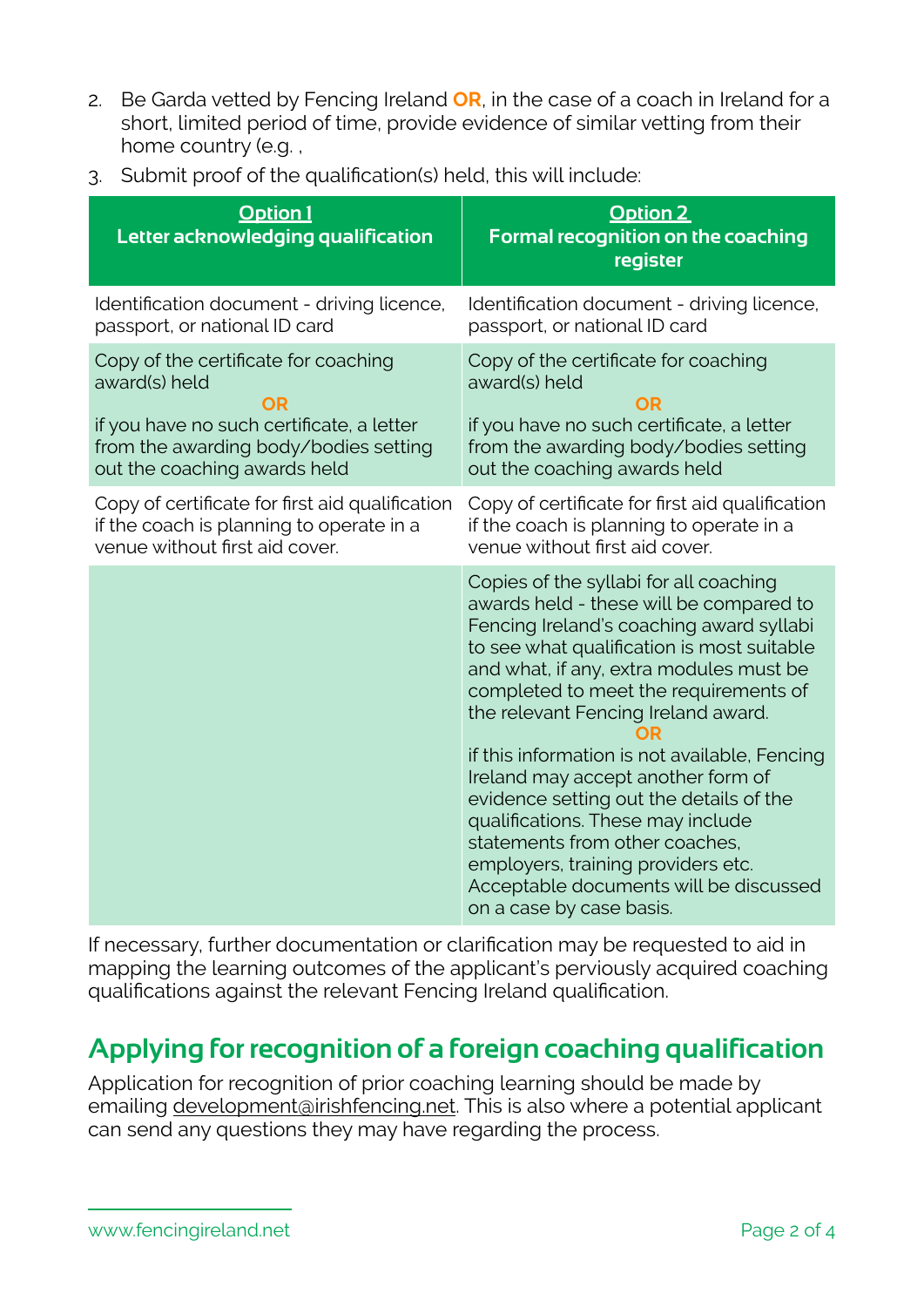#### **Process**

Applications will be assessed by a Fencing Ireland Coach Developer.

Each application will be assessed on a case by case basis but past recognition of awards held by other coaches issued by the same foreign coaching body will be used as a guide when available.

The process will involve mapping the learning outcomes of the applicant's coaching qualification against the relevant Fencing Ireland award to determine whether (and to what extent) the applicant's prior learning meets the intended learning outcomes of the Fencing Ireland qualification.

Once this is completed, decisions will be communicated to the applicant. If the application cannot be processed, Fencing Ireland will provide clear information to the applicant outlining why that is the case.

Where an applicant wishes to pursue Option 2 and where it is possible to process the application, broadly there will be three possible outcomes of the process:

- 1. The applicant is awarded a Fencing Ireland award pending observation of a coaching session - even in situations where the foreign syllabus(es) fully provide for every element in the syllabus of the Fencing Ireland award sought in person contact between the applicant and a Fencing Ireland Coach Developer will be required. This contact will normally involve observation of the coach in the course of a session.
- 2. The applicant is offered a place on a Fencing Ireland coaching course with exemptions (e.g. exempt from certain modules/aspects of the course)
- 3. The applicant is offered a place on a Fencing Ireland coaching course without exemptions

# **Right of appeal**

Applicants dissatisfied with the outcome of their application may appeal the decision. Appeals will be assessed by a committee appointed by the board of Fencing Ireland for that purpose. The initial assessor will provide the reasoning for their decision but will not be part of the appeal committee.

### **Notes**

- Further documentation may be requested if needed.
- Professionally translated copies of these documents may be requested if required.
- No matter the level of qualification awarded by a foreign body, Fencing Ireland cannot award a coach with an award at a higher level than the Fencing Ireland coaching awards currently active and approved .